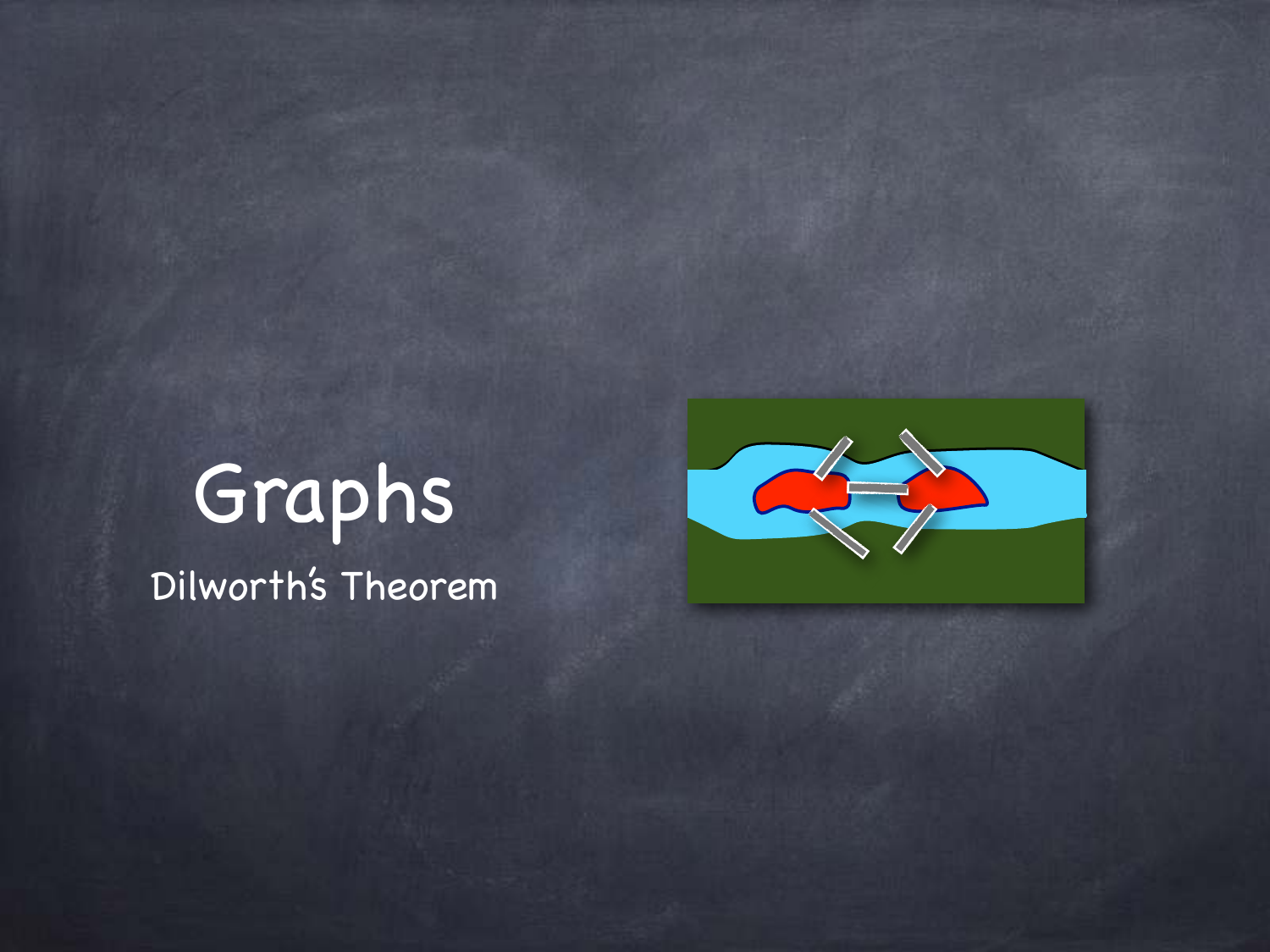#### Min-Max Results

0 **now the contract of the contract of the contract of the contract of the contract of the contract of the contract of the contract of the contract of the contract of the contract of the contract of the contract of the con** 

matching sizes possible vertex cover sizes possible

Recall:

In a graph, size of any matching ≤ size of any vertex cover In bipartite graphs, equality achieved! Kőnig's theorem In a poset, size of any chain ≤ size of any anti-chain decomp Equality is achieved! Mirsky's theorem Today: In a poset, size of any anti-chain ≤ size of any chain decomp Each chain can have at most one element of an anti-chain.

Equality is achieved! Dilworth's theorem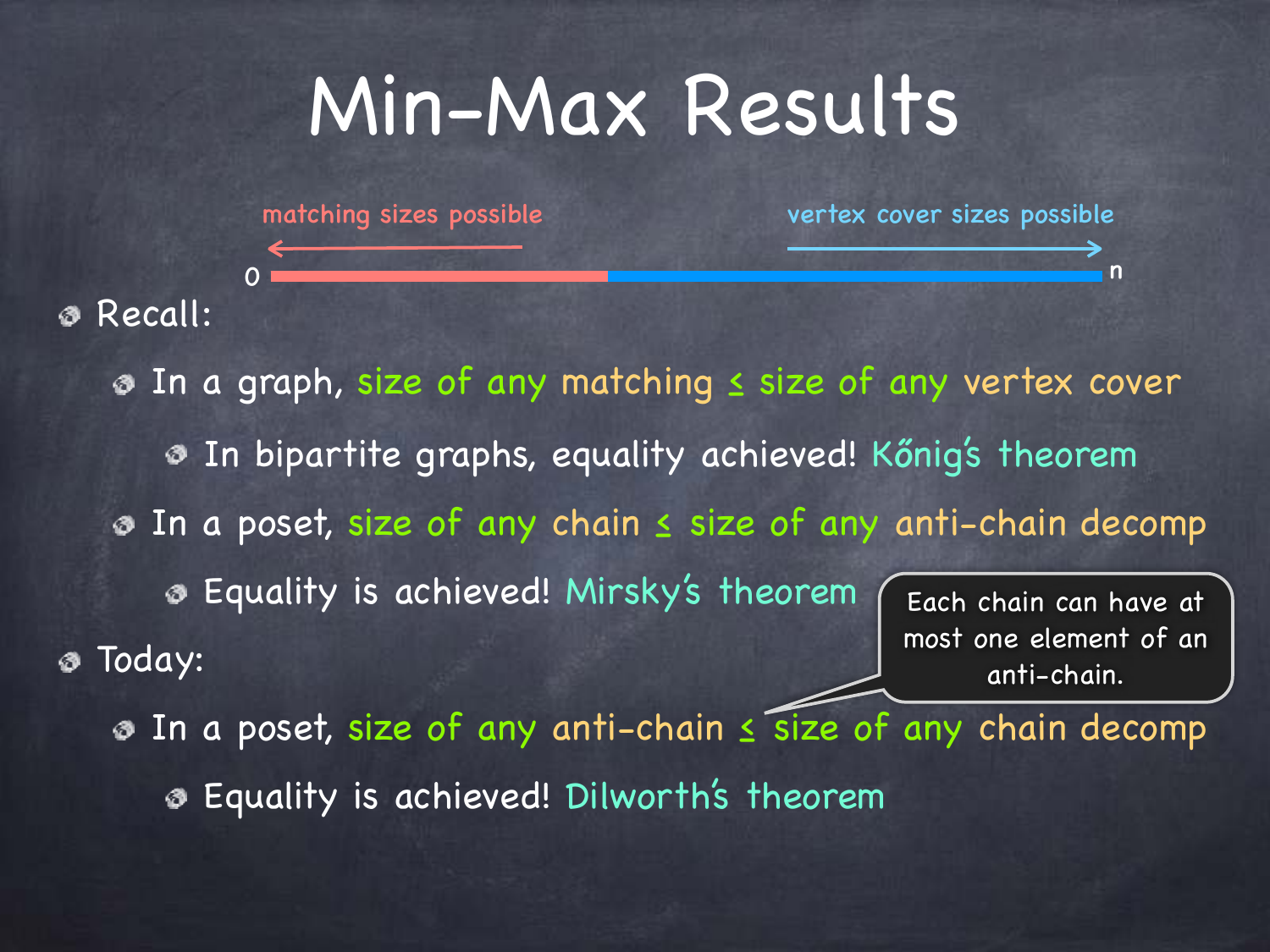Dilworth's Theorem: The least number of chains needed to partition S is exactly the size of a largest anti-chain Easy direction: size of any anti-chain ≤ size of any chain decomp To prove: There is an anti-chain at least as large as a chain decomposition

- Consider a poset (S,≼), with |S|=n
- Construct a bipartite graph G s.t.

 $\bullet$  a vertex cover of size  $\leq$  t in  $G \Rightarrow$  antichain of size  $\geq$  n-t

 $\bullet$  a matching of size  $\geq$  t in G  $\Rightarrow$  partition S into  $\leq$  n-t chains

Kőnig's theorem: there is a vertex cover and matching of the same size, say t, in G

Hence an antichain at least as large as a chain decomposition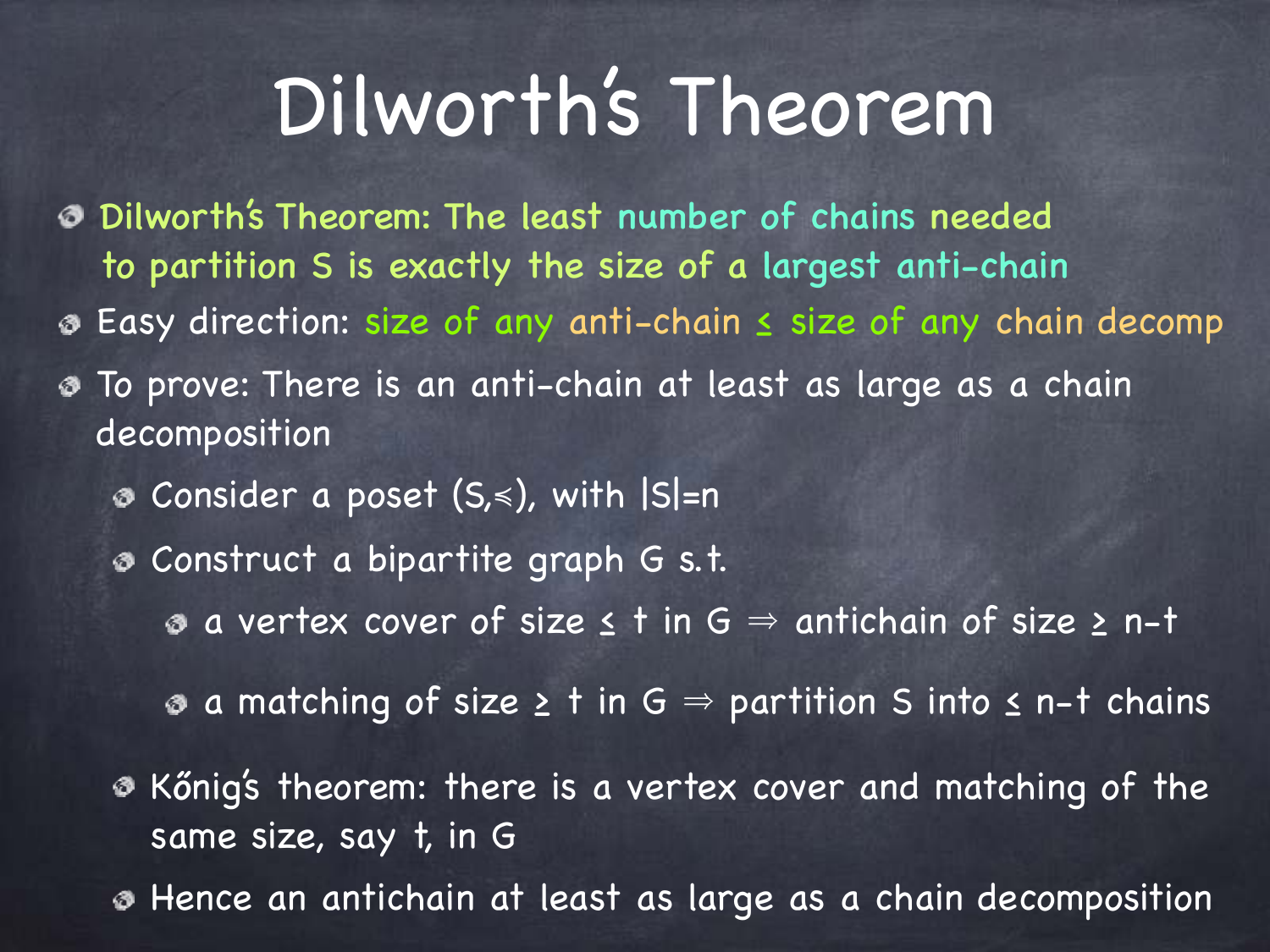a1

b1

 $C=\{(d,0),(a,1)\}$ 

 $B = \{a,d\}$ 

 $A = \{b, c\}$ 

c1

d1

**∂** Let G =  $(S \times \{0\}, S \times \{1\}, E)$ , where E =  $\{ \{(u, 0), (v, 1)\} | u \le v, u \ne v \}$ 

a0

a

b  $\overline{)}$  c

b0

c0

 $d\mathbf{C}$ 

**Given vertex cover C, let B = { u |**  $\exists b \in \{0, 1\}$ **, (u,b)**  $\in C$  **}. Let A=S-B.**  $\odot$  |B|  $\leq$  |C|  $\Rightarrow$  |A|  $\geq$  |S|-|C| d

Also, A is an anti-chain [ If u,v $\in$ A, and u $\le$ v, then (u,0) and (v,1)  $\notin$  C, and edge {(u,0),(v,1)}  $\in$  E!]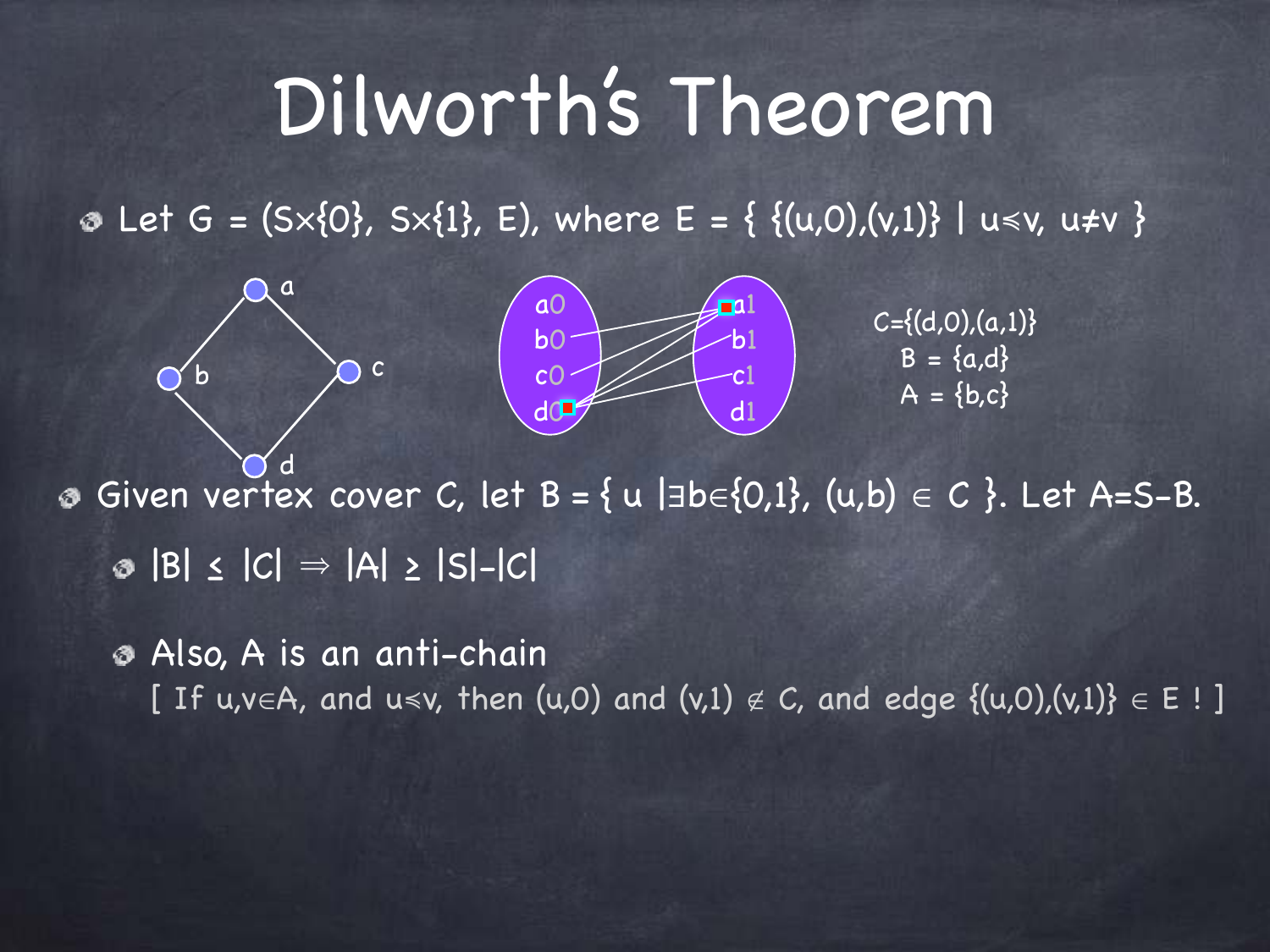a1

 $\overline{\mathbf{a}}$ 

d

 $\bigcap$  c

b1

c1

d1

**Ø** Let G =  $(S \times \{0\}, S \times \{1\}, E)$ , where E =  $\{ \{(u, 0), (v, 1)\} | u \le v, u \ne v \}$ 

Given a matching M, define a graph F=(S,E\*), where  $E^*=\{u,v\} | \{(u,0),(v,1)\} \in M \}$ . d

a0

a

b  $\overline{)}$  c

b0

**c**C

d0

- F is a forest, with each connected component being a path  $\odot$  In F, any u will have degree  $\leq$  2 [one from (u,0), one from (u,1)]  $\bullet$  F has no cycles [Cycle  $v_0,v_1,...,v_k \Rightarrow v_0 \le v_1 \le ... \le v_0$ !]
- Each such path in F forms a chain in the poset
- Number of chains = number of connected components  $= |S| - |E^*| = |S| - |M|$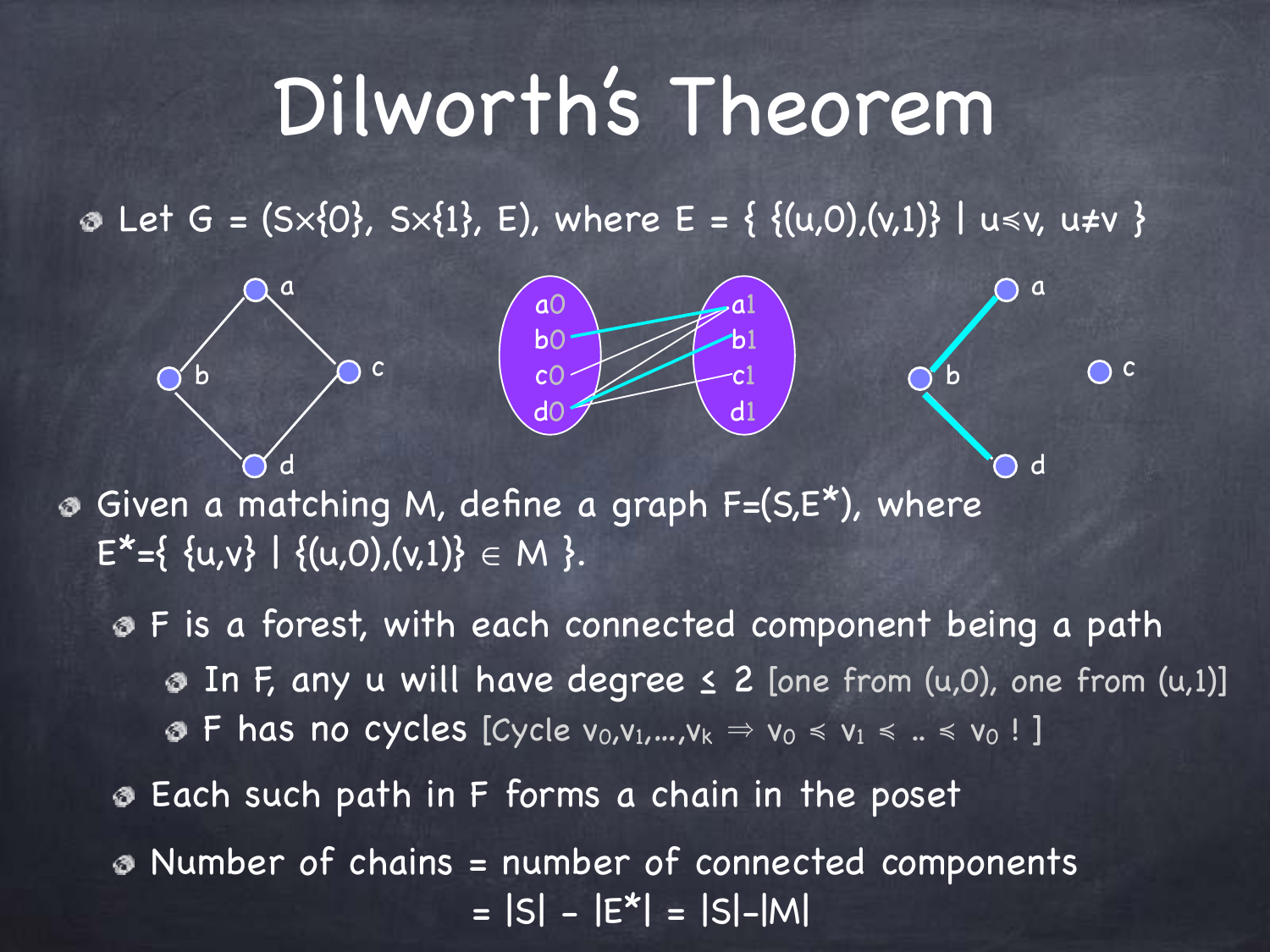Dilworth's Theorem: The least number of chains needed to partition S is exactly the size of a largest anti-chain Easy direction: size of any anti-chain ≤ size of any chain decomp To prove: There is an anti-chain at least as large as a chain decomposition Consider a poset (S,≼), with |S|=n Construct a bipartite graph G s.t. **✓** $\bullet$  a vertex cover of size  $\leq$  t in G  $\Rightarrow$  antichain of size  $\geq$  n-t

 $\bullet$  a matching of size  $\geq$  t in G  $\Rightarrow$  partition S into  $\leq$  n-t chains

Kőnig's theorem: there is a vertex cover and matching of the same size, say t, in G

Hence an antichain at least as large as a chain decomposition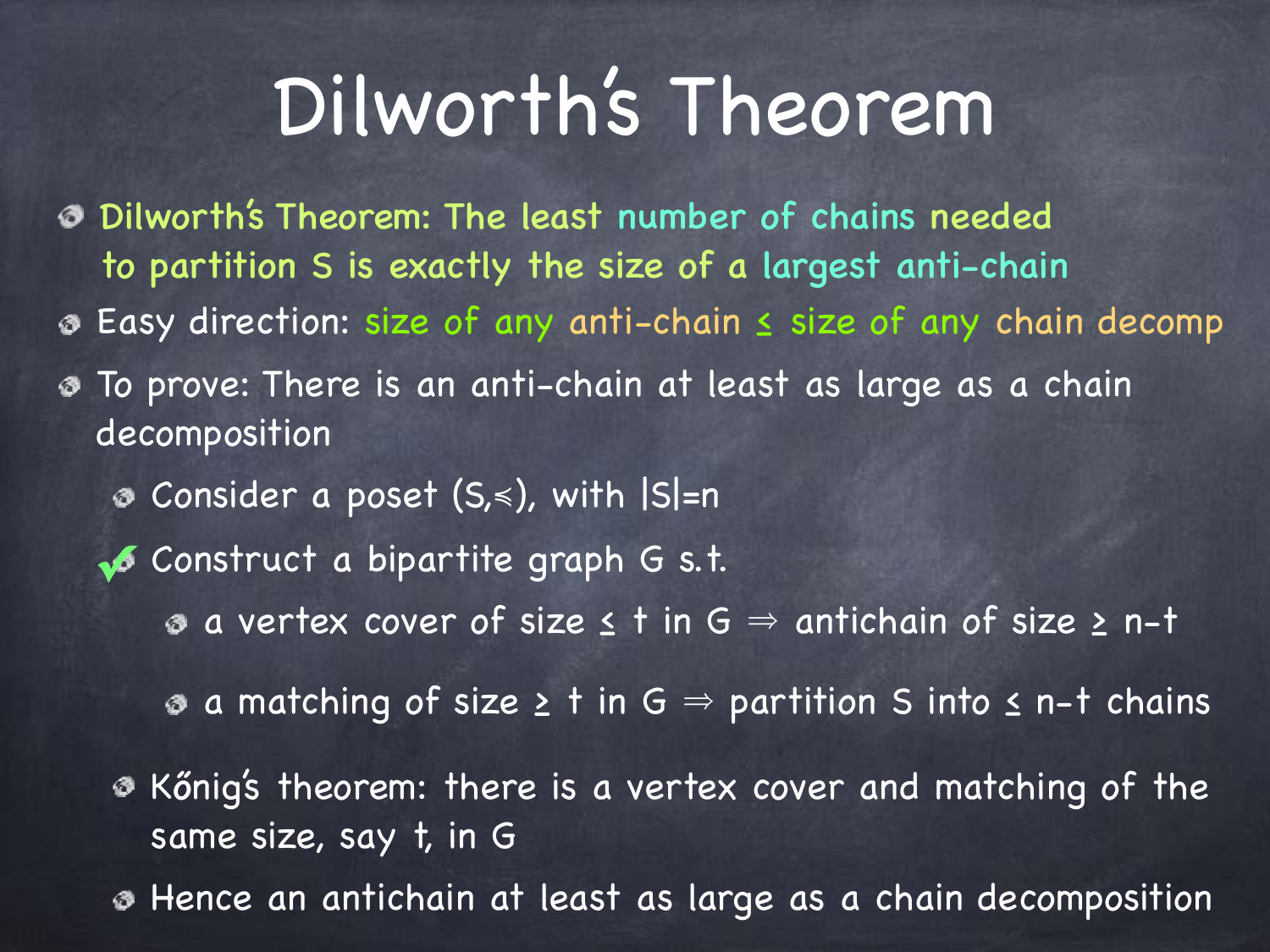### Comparison Graph

- Mirsky's theorem and Dilworth's theorem can be seen as statements about the comparison graph of the poset
- Given a poset (S,≼), its comparison graph is G=(S,E) where  $E = \{ \{u,v\} \mid u \le v, u \ne v \}$
- If G is a comparison graph, any induced subgraph of G is also a comparison graph
- A chain corresponds to a clique in G, and an anti-chain corresponds to an independent set (i.e., a clique in  $\overline{G}$ )
- An anti-chain decomposition corresponds to a colouring of G, and a chain decomposition corresponds to a colouring of G
- $\odot$  Mirsky's theorem: If G is a comparison graph,  $\chi(G) = \omega(G)$ Dilworth's theorem: If G is a comparison graph,  $\chi(\overline{G}) = \omega(\overline{G})$